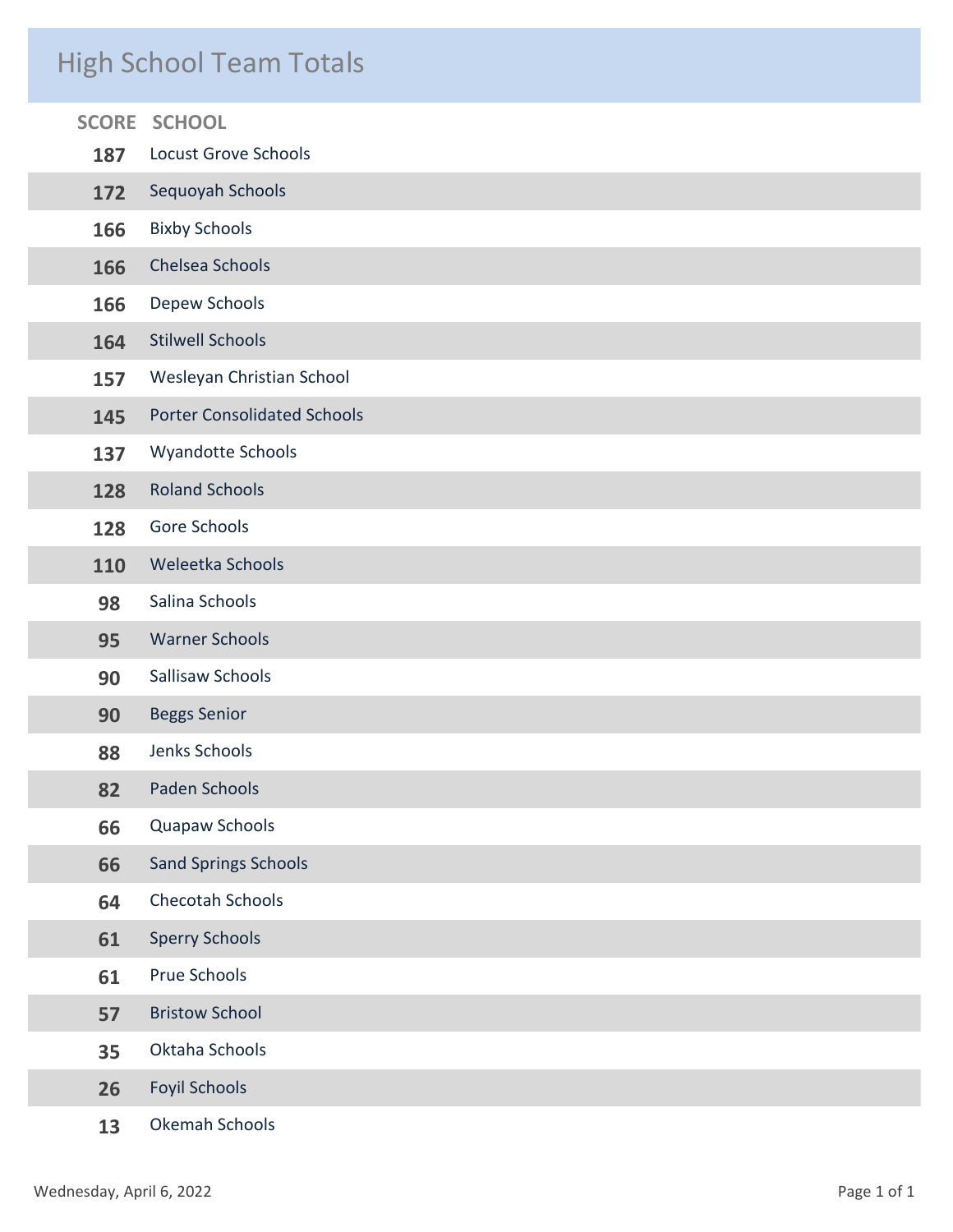# High School Female Individuals

|    | <b>SCORE TIEBREAK</b> | <b>NAME</b>          | <b>SCHOOL</b>                      |
|----|-----------------------|----------------------|------------------------------------|
| 23 | $3 - 5 - 15$          | Baylee Imhoff        | Chelsea Schools                    |
| 20 | $6 - 0 - 0$           | Addisyn Oden         | <b>Porter Consolidated Schools</b> |
| 19 | $0 - 5 - 2$           | <b>Ruby Sellers</b>  | Depew Schools                      |
| 18 | $0 - 1 - 0$           | <b>Hailey Barnes</b> | <b>Bixby Schools</b>               |
| 17 | $3 - 3 - 2$           | Emma Loding          | <b>Wyandotte Schools</b>           |
| 17 | $0 - 0 - 2$           | Savannah Moody       | <b>Locust Grove Schools</b>        |
| 16 | $2 - 3 - 2$           | Ava Andrews          | Sequoyah Schools                   |
| 16 | $1 - 5 - 0$           | Annee Bailey         | <b>Depew Schools</b>               |
| 15 | $6 - 2 - 1$           | Kenzie Hendrix       | Wesleyan Christian School          |
| 14 | $2 - 2 - 0$           | Zoey Driskel         | Sequoyah Schools                   |
| 14 | $0 - 1 - 3$           | Natalee Simpson      | <b>Locust Grove Schools</b>        |
| 14 | $0 - 0 - 6$           | Angel Schaller       | <b>Wyandotte Schools</b>           |
| 13 | $2 - 0 - 0$           | Keziah Beu           | Wesleyan Christian School          |
| 13 | $1 - 2 - 0$           | <b>Bailey Steele</b> | <b>Bixby Schools</b>               |
| 13 | $0 - 0 - 4$           | Rylee Alexander      | <b>Stilwell Schools</b>            |
| 13 | $0 - 0 - 2$           | Kaylee Benham        | <b>Stilwell Schools</b>            |
| 12 | $0 - 0 - 3$           | Raylee Weathers      | <b>Sperry Schools</b>              |
| 11 | $1 - 1 - 0$           | Kynley Webb          | Gore Schools                       |
| 11 | $0 - 3 - 3$           | Neil Guinn           | <b>Porter Consolidated Schools</b> |
| 11 | $0 - 0 - 1$           | Destiny Marlin       | Depew Schools                      |
| 11 | $0 - 0 - 0$           | Macey McCoy          | <b>Beggs Senior</b>                |
| 10 | $1 - 1 - 0$           | Lydia Foster         | Wesleyan Christian School          |
| 10 | $1 - 0 - 2$           | <b>Taylor Baker</b>  | Weleetka Schools                   |
| 10 | $1 - 0 - 1$           | Mashayla Polk        | <b>Prue Schools</b>                |
| 10 | $1 - 0 - 0$           | Rylie Keener         | <b>Porter Consolidated Schools</b> |
| 10 | $0 - 1 - 0$           | <b>Ivey Ellis</b>    | Paden Schools                      |
| 10 | $0 - 0 - 2$           | Janessa Peters       | <b>Roland Schools</b>              |
| 10 | $0 - 0 - 1$           | Chloe Silka          | <b>Locust Grove Schools</b>        |
| 10 | $0 - 0 - 0$           | Ella Brown           | Prue Schools                       |
| 9  | $3 - 0 - 0$           | <b>Summer Wallis</b> | Paden Schools                      |
| 9  | $1 - 1 - 0$           | Chancie Jinkens      | Chelsea Schools                    |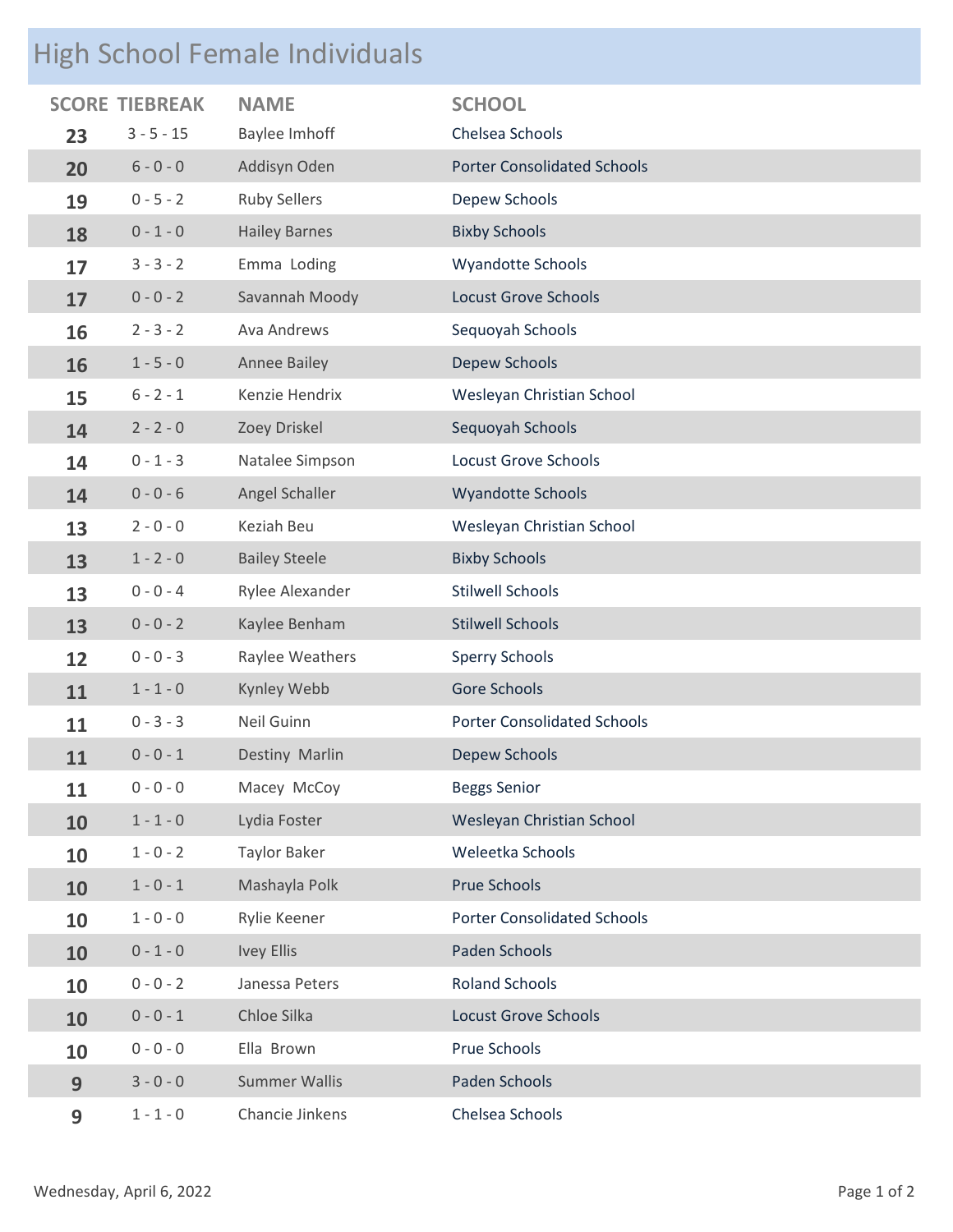|                | <b>SCORE TIEBREAK</b> | <b>NAME</b>          | <b>SCHOOL</b>                      |
|----------------|-----------------------|----------------------|------------------------------------|
| 9              | $1 - 0 - 2$           | Kaylee Stewart       | <b>Stilwell Schools</b>            |
| 9              | $1 - 0 - 0$           | Cassidy Lamborn      | <b>Beggs Senior</b>                |
| 9              | $0 - 1 - 2$           | Shelby Briley        | Sallisaw Schools                   |
| 9              | $0 - 0 - 0$           | Regan Cox            | Wesleyan Christian School          |
| 9              | $0 - 0 - 0$           | Joelle Peterson      | <b>Foyil Schools</b>               |
| 8              | $1 - 1 - 0$           | <b>Emily Moore</b>   | Depew Schools                      |
| 8              | $0 - 0 - 0$           | Kambri Cunningham    | Weleetka Schools                   |
| 8              | $0 - 0 - 0$           | Josie Murphy         | Salina Schools                     |
| $\overline{7}$ | $1 - 0 - 0$           | Abby Wells           | Wesleyan Christian School          |
| $\overline{7}$ | $0 - 0 - 2$           | Julie Jones          | <b>Bixby Schools</b>               |
| $\overline{7}$ | $0 - 0 - 0$           | Cheyenne Haney       | Gore Schools                       |
| $\overline{7}$ | $0 - 0 - 0$           | <b>Sydney Turner</b> | <b>Sperry Schools</b>              |
| $\overline{7}$ | $0 - 0 - 0$           | Alicia Vogt          | <b>Sperry Schools</b>              |
| 6              | $2 - 0 - 0$           | Haylea Benedict      | Sequoyah Schools                   |
| 6              | $0 - 1 - 0$           | Maddy Bradford       | Paden Schools                      |
| 6              | $0 - 0 - 0$           | <b>Ryley Dostal</b>  | <b>Foyil Schools</b>               |
| 5              | $0 - 1 - 0$           | Kynzie Thomas        | <b>Porter Consolidated Schools</b> |
| 5              | $0 - 0 - 0$           | Cheyenne Teel        | <b>Sperry Schools</b>              |
| $\overline{4}$ | $1 - 0 - 0$           | Makenna Stubbs       | Weleetka Schools                   |
| 3              | $0 - 0 - 0$           | Zoe Easky            | <b>Locust Grove Schools</b>        |
| 3              | $0 - 0 - 0$           | Taydem Perryman      | Gore Schools                       |
| $\overline{2}$ | $0 - 1 - 0$           | Naomi Daughtery      | Quapaw Schools                     |
| $\overline{2}$ | $0 - 0 - 0$           | <b>Grace Bryant</b>  | Salina Schools                     |
| $\mathbf{1}$   | $0 - 0 - 0$           | Gracy Carson         | Sallisaw Schools                   |
| $\bf{0}$       | $0 - 0 - 0$           | Laci Delancy         | <b>Sperry Schools</b>              |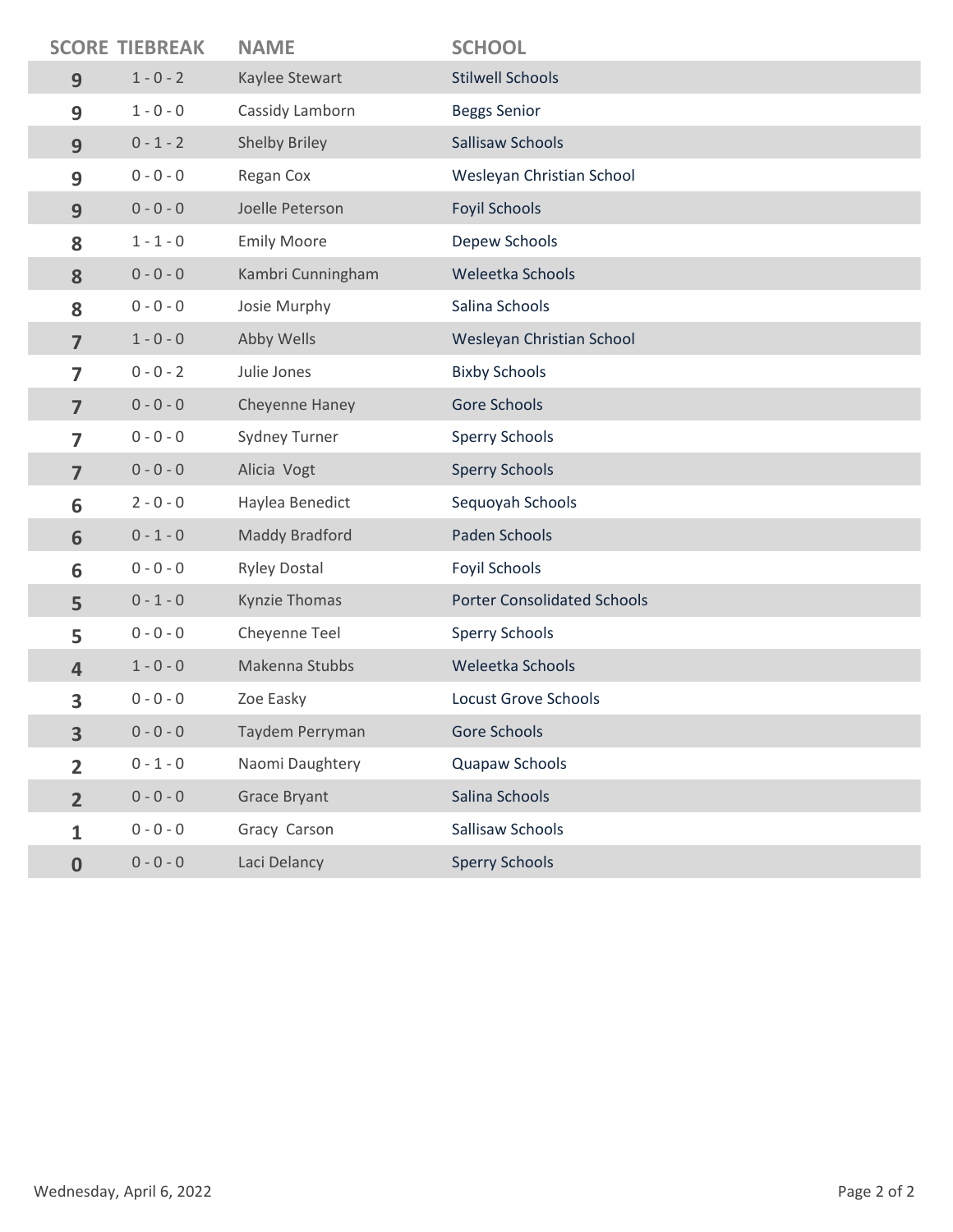## High School Male Individuals

|    |              | <b>NAME</b>           | <b>SCHOOL</b>               |
|----|--------------|-----------------------|-----------------------------|
| 25 | $0 - 0 - 0$  | Jeffery Adams         | <b>Locust Grove Schools</b> |
| 24 | $18 - 6 -$   | <b>Chad Adams</b>     | <b>Locust Grove Schools</b> |
| 24 | $2 - 22 - 0$ | <b>Brady Rucker</b>   | Wesleyan Christian School   |
| 23 | $13 - 9 - 1$ | <b>Turner Strawn</b>  | <b>Bixby Schools</b>        |
| 23 | $3 - 0 - 20$ | Braden Chambers       | Chelsea Schools             |
| 22 | $4 - 8 - 9$  | <b>Curtis Mallory</b> | Chelsea Schools             |
| 22 | $4 - 0 - 15$ | <b>Colton Dugger</b>  | <b>Locust Grove Schools</b> |
| 21 | $16 - 1 - 0$ | Kendal Bilby          | Sequoyah Schools            |
| 21 | $11 - 0 - 4$ | <b>Tanner Elms</b>    | <b>Stilwell Schools</b>     |
| 21 | $3 - 1 - 1$  | Lane Tate             | <b>Roland Schools</b>       |
| 21 | $1 - 13 - 4$ | Adam Henley           | Chelsea Schools             |
| 21 | $1 - 5 - 8$  | Josh Driskel          | Sequoyah Schools            |
| 21 | $0 - 17 - 1$ | Alexander Shipman     | Prue Schools                |
| 21 | $0 - 1 - 4$  | Justin Bacon          | Sequoyah Schools            |
| 20 | $11 - 1 - 0$ | Grant Cochran         | <b>Stilwell Schools</b>     |
| 20 | $9 - 0 - 2$  | Cash Ramsey           | Chelsea Schools             |
| 20 | $3 - 4 - 12$ | Mason Jones           | Sequoyah Schools            |
| 20 | $3 - 1 - 1$  | Sammy Naugle          | <b>Sand Springs Schools</b> |
| 20 | $2 - 8 - 0$  | Joseph Jones          | Wesleyan Christian School   |
| 20 | $0 - 5 - 3$  | Michael Taylor        | <b>Roland Schools</b>       |
| 20 | $0 - 0 - 6$  | Landen Plumlee        | <b>Bixby Schools</b>        |
| 19 | $8 - 1 - 1$  | Ethan Asbill          | <b>Sallisaw Schools</b>     |
| 19 | $8 - 0 - 4$  | <b>Ethan Fleming</b>  | <b>Locust Grove Schools</b> |
| 19 | $6 - 1 - 0$  | Zach Brown            | Depew Schools               |
| 19 | $5 - 2 - 7$  | Payton Burns          | Salina Schools              |
| 19 | $4 - 3 - 6$  | Jaegar Ingram         | <b>Locust Grove Schools</b> |
| 19 | $4 - 3 - 3$  | Dallas Taylor         | <b>Stilwell Schools</b>     |
| 19 | $3 - 5 - 0$  | <b>Kutter Sutton</b>  | Sequoyah Schools            |
| 19 | $2 - 2 - 6$  | Isaac Ames            | Prue Schools                |
| 19 | $2 - 2 - 0$  | <b>Wyatt Avery</b>    | <b>Locust Grove Schools</b> |
| 19 | $1 - 0 - 1$  | Chris White           | Depew Schools               |
|    |              | <b>SCORE TIEBREAK</b> |                             |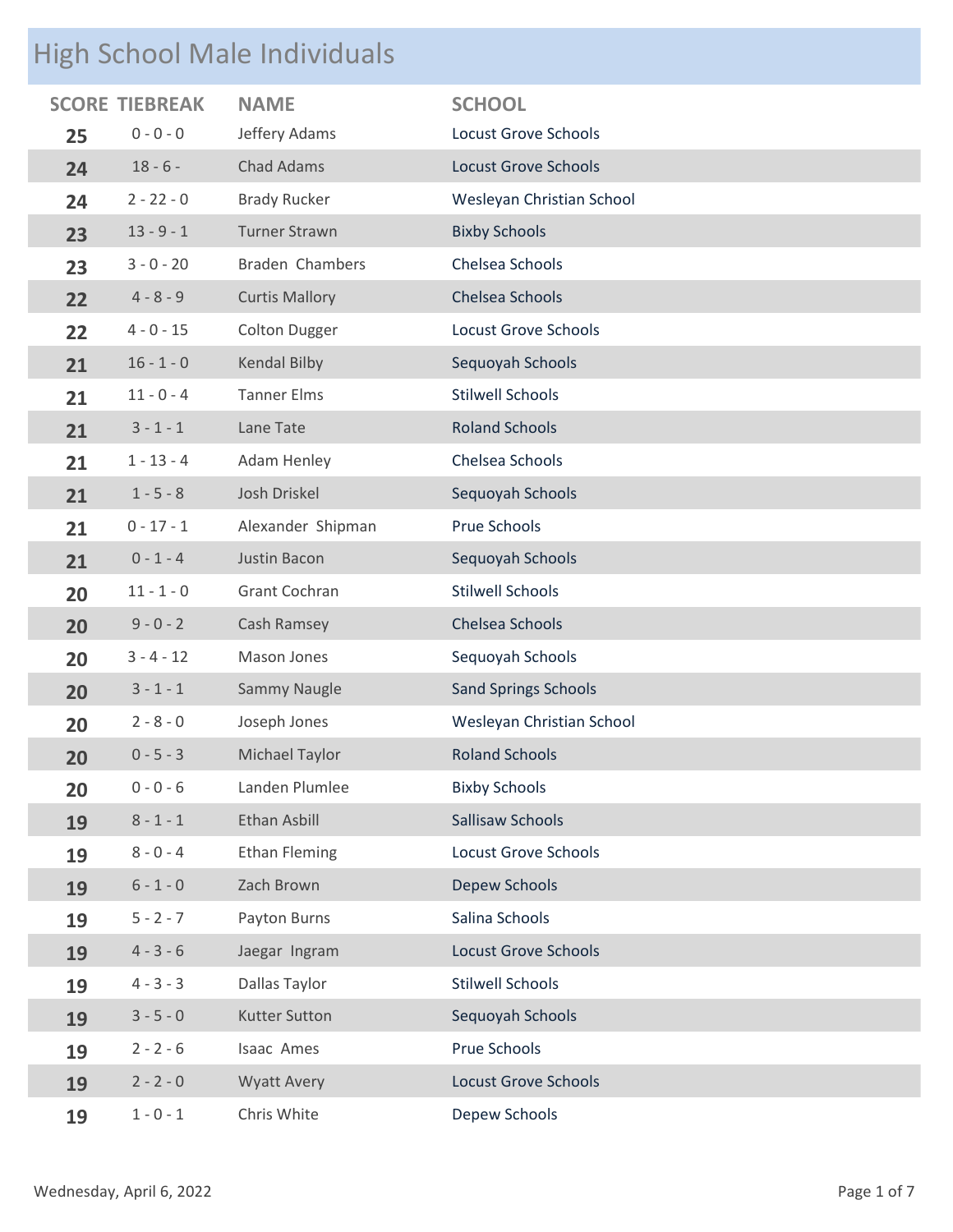|    | <b>SCORE TIEBREAK</b> | <b>NAME</b>               | <b>SCHOOL</b>                      |
|----|-----------------------|---------------------------|------------------------------------|
| 19 | $0 - 12 - 6$          | Jamie Satterfield         | <b>Roland Schools</b>              |
| 19 | $0 - 6 - 3$           | Michael McAlister         | Gore Schools                       |
| 18 | $7 - 0 - 5$           | Dakota Hudson             | <b>Beggs Senior</b>                |
| 18 | $6 - 4 - 2$           | Gavin Steele              | <b>Bixby Schools</b>               |
| 18 | $3 - 0 - 2$           | Gage Nold                 | <b>Bixby Schools</b>               |
| 18 | $2 - 3 - 2$           | <b>Dustin Swafford</b>    | <b>Stilwell Schools</b>            |
| 18 | $2 - 3 - 1$           | <b>Rocky Sallee-Hicks</b> | <b>Checotah Schools</b>            |
| 18 | $1 - 3 - 1$           | Hunter McGee              | Gore Schools                       |
| 18 | $1 - 2 - 2$           | <b>Colby Bass</b>         | <b>Locust Grove Schools</b>        |
| 18 | $1 - 1 - 5$           | Cody Davis                | Depew Schools                      |
| 18 | $1 - 0 - 0$           | Gavin Wayland             | Weleetka Schools                   |
| 18 | $0 - 7 - 1$           | <b>Wayne Gleese</b>       | <b>Warner Schools</b>              |
| 18 | $0 - 4 - 4$           | Nathan Melton             | <b>Beggs Senior</b>                |
| 18 | $0 - 1 - 1$           | Dayne Perryman            | Gore Schools                       |
| 18 | $0 - 0 - 5$           | Cale McKinzie             | Depew Schools                      |
| 18 | $0 - 0 - 2$           | Jackson Zamora            | Wesleyan Christian School          |
| 17 | $5 - 2 - 1$           | Jon White                 | <b>Porter Consolidated Schools</b> |
| 17 | $4 - 5 - 0$           | <b>River Banning</b>      | <b>Bixby Schools</b>               |
|    |                       |                           |                                    |
| 17 | $4 - 1 - 2$           | Cooper Rouk               | <b>Beggs Senior</b>                |
| 17 | $4 - 0 - 5$           | Evan James                | <b>Stilwell Schools</b>            |
| 17 | $4 - 0 - 3$           | <b>Ricky Taylor</b>       | Locust Grove Schools               |
| 17 | $3 - 7 - 3$           | <b>Bryar Thurber</b>      | <b>Stilwell Schools</b>            |
| 17 | $3 - 4 - 5$           | <b>Jack Puckett</b>       | <b>Bixby Schools</b>               |
| 17 | $3 - 3 - 1$           | Kyle Proctor              | Chelsea Schools                    |
| 17 | $3 - 3 - 1$           | Hayden Thomas             | <b>Stilwell Schools</b>            |
| 17 | $3 - 1 - 2$           | Steven Wilson             | Sequoyah Schools                   |
| 17 | $2 - 6 - 0$           | <b>Bryton Cagle</b>       | Sequoyah Schools                   |
| 17 | $1 - 7 - 0$           | Remington Neal            | Weleetka Schools                   |
| 17 | $1 - 3 - 5$           | Zakk Bilinski             | <b>Wyandotte Schools</b>           |
| 17 | $1 - 2 - 0$           | Chandler Trentham         | <b>Stilwell Schools</b>            |
| 17 | $0 - 4 - 0$           | Kutter Thompson           | <b>Wyandotte Schools</b>           |
| 17 | $0 - 3 - 1$           | Zane Craighead            | Gore Schools                       |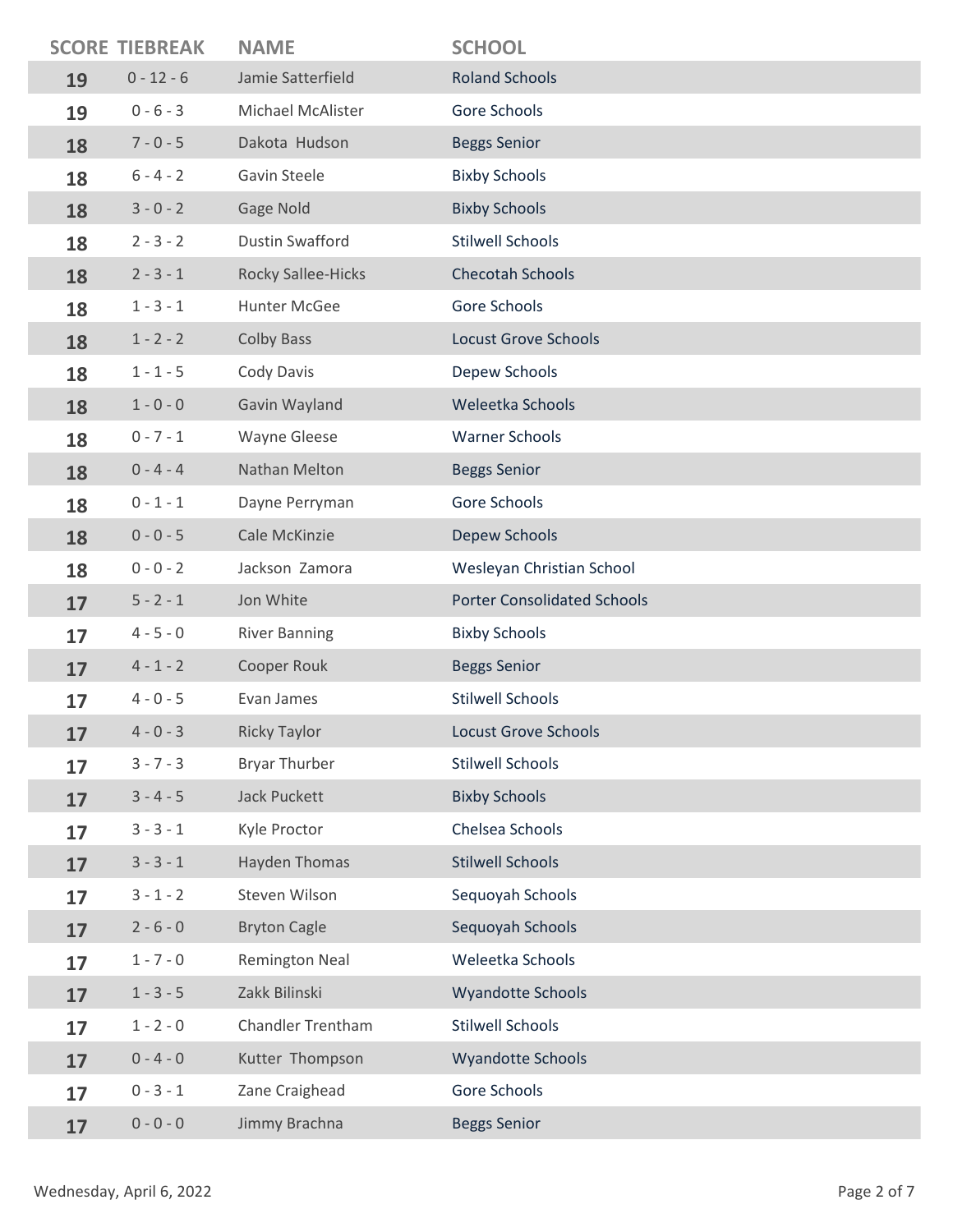|    | <b>SCORE TIEBREAK</b> | <b>NAME</b>             | <b>SCHOOL</b>                      |
|----|-----------------------|-------------------------|------------------------------------|
| 16 | $6 - 7 - 0$           | Drake Hyde              | Sallisaw Schools                   |
| 16 | $4 - 0 - 1$           | Jalin Enyart            | <b>Wyandotte Schools</b>           |
| 16 | $3 - 3 - 4$           | Noah Lewis              | <b>Locust Grove Schools</b>        |
| 16 | $3 - 0 - 0$           | JD Singer               | Sequoyah Schools                   |
| 16 | $2 - 5 - 0$           | <b>Gunnar Casey</b>     | <b>Sand Springs Schools</b>        |
| 16 | $1 - 4 - 0$           | Mason O'neal            | <b>Stilwell Schools</b>            |
| 16 | $1 - 2 - 2$           | <b>Braiden Nelson</b>   | Chelsea Schools                    |
| 16 | $0 - 5 - 0$           | Cash Bobbitt            | <b>Roland Schools</b>              |
| 16 | $0 - 2 - 1$           | Koulter Drake           | <b>Warner Schools</b>              |
| 16 | $0 - 1 - 1$           | Daxtyn Davis            | <b>Bristow School</b>              |
| 15 | $4 - 2 - 0$           | Stryder Pritchett       | <b>Stilwell Schools</b>            |
| 15 | $4 - 1 - 1$           | Dakota Jones            | Depew Schools                      |
| 15 | $4 - 0 - 0$           | Tyler Snyder            | Chelsea Schools                    |
| 15 | $3 - 0 - 0$           | Kyle Anderson           | <b>Porter Consolidated Schools</b> |
| 15 | $2 - 4 - 1$           | Ayden Swigert           | Sequoyah Schools                   |
| 15 | $2 - 0 - 3$           | Wyatt Hinojosa          | Jenks Schools                      |
| 15 | $1 - 3 - 0$           | Kaleb Brewer            | <b>Porter Consolidated Schools</b> |
| 15 | $1 - 0 - 4$           | <b>Chaney DuBois</b>    | <b>Bixby Schools</b>               |
| 15 | $1 - 0 - 1$           | Carson Crain            | Jenks Schools                      |
| 15 | $1 - 0 - 0$           | Easton Bobbit           | <b>Porter Consolidated Schools</b> |
| 15 | $0 - 5 - 0$           | Jaymz Driskel           | Sequoyah Schools                   |
| 15 | $0 - 2 - 4$           | <b>Josh Gragg</b>       | <b>Wyandotte Schools</b>           |
| 15 | $0 - 1 - 11$          | <b>Keyton Simmons</b>   | <b>Locust Grove Schools</b>        |
| 14 | $4 - 0 - 1$           | Jace Jackson            | <b>Warner Schools</b>              |
| 14 | $3 - 1 - 0$           | Clay McElrath           | Sequoyah Schools                   |
| 14 | $3 - 0 - 3$           | Hunter White            | <b>Wyandotte Schools</b>           |
| 14 | $1 - 1 - 0$           | <b>Trenton Garddner</b> | Salina Schools                     |
| 14 | $1 - 0 - 1$           | <b>Grant Mohler</b>     | <b>Bixby Schools</b>               |
| 14 | $1 - 0 - 0$           | Kalen Putman            | Weleetka Schools                   |
| 14 | $0 - 5 - 2$           | Luke Brewer             | <b>Porter Consolidated Schools</b> |
| 14 | $0 - 5 - 0$           | Zayne Suman             | Quapaw Schools                     |
| 14 | $0 - 3 - 1$           | Satchel Grider          | Jenks Schools                      |
| 14 | $0 - 1 - 2$           | <b>Blaine Smith</b>     | Checotah Schools                   |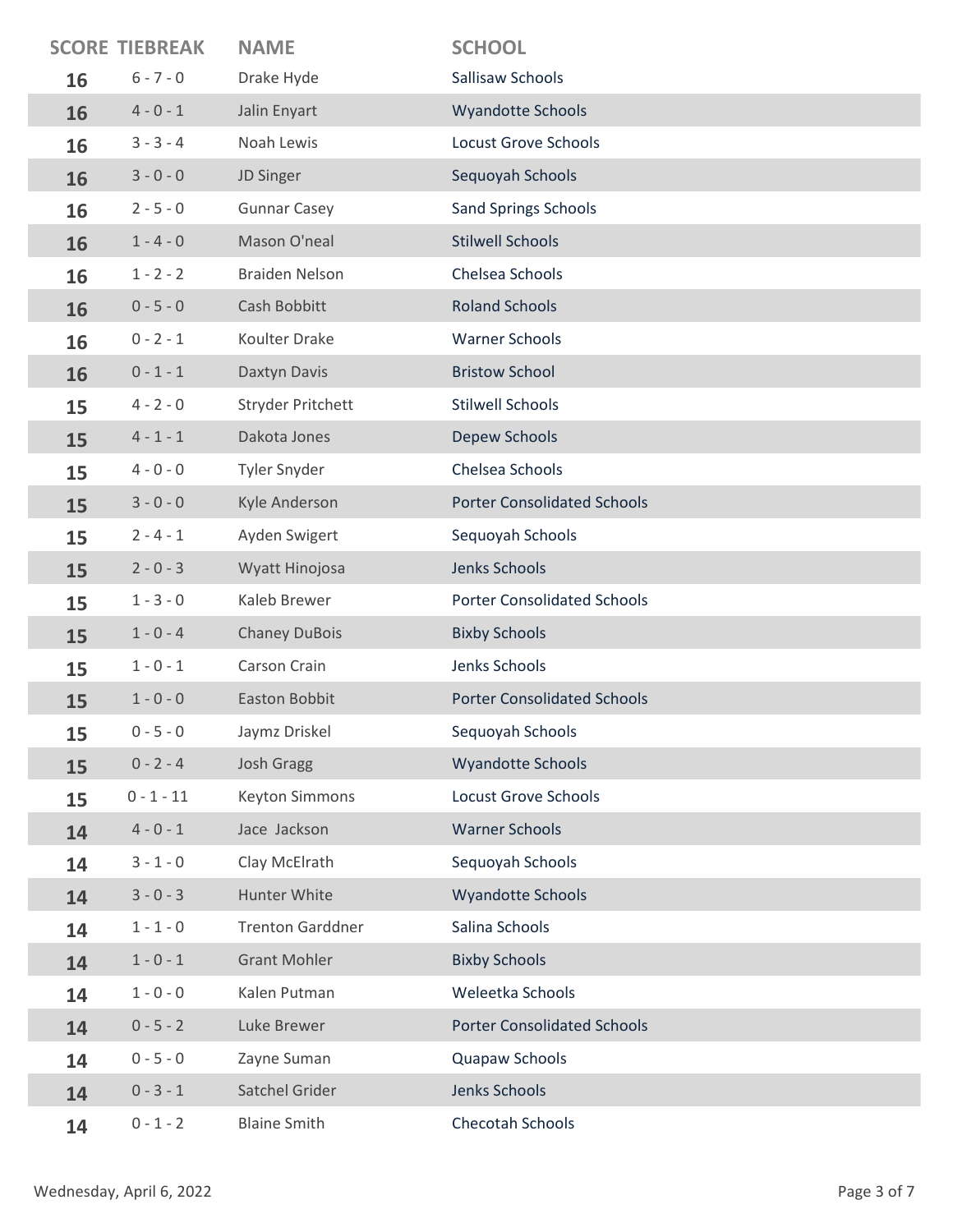|    | <b>SCORE TIEBREAK</b> | <b>NAME</b>           | <b>SCHOOL</b>                      |
|----|-----------------------|-----------------------|------------------------------------|
| 14 | $0 - 1 - 0$           | Logan Jones           | <b>Bixby Schools</b>               |
| 14 | $0 - 1 - 0$           | Carson Lawhorn        | Chelsea Schools                    |
| 14 | $0 - 0 - 5$           | Will VanKuiken        | Wesleyan Christian School          |
| 14 | $0 - 0 - 3$           | <b>Ben Cox</b>        | Chelsea Schools                    |
| 14 | $0 - 0 - 0$           | Warren Bobbitt        | <b>Roland Schools</b>              |
| 14 | $0 - 0 - 0$           | Matthew Brown         | Depew Schools                      |
| 14 | $0 - 0 - 0$           | Eli Knight            | <b>Bristow School</b>              |
| 13 | $5 - 0 - 0$           | Sean Montgomery       | Depew Schools                      |
| 13 | $3 - 0 - 3$           | <b>Dillon Gann</b>    | Sallisaw Schools                   |
| 13 | $2 - 0 - 4$           | Davin Acuff           | <b>Bixby Schools</b>               |
| 13 | $2 - 0 - 4$           | <b>Trent Simmons</b>  | Jenks Schools                      |
| 13 | $2 - 0 - 1$           | Jacob Still           | <b>Wyandotte Schools</b>           |
| 13 | $2 - 0 - 0$           | Aaron Eubanks         | <b>Stilwell Schools</b>            |
| 13 | $1 - 3 - 1$           | Creed Kilgore         | <b>Porter Consolidated Schools</b> |
| 13 | $1 - 1 - 0$           | Jalen Armer           | <b>Roland Schools</b>              |
| 13 | $1 - 0 - 2$           | <b>Waylan Bales</b>   | Weleetka Schools                   |
| 13 | $1 - 0 - 0$           | Nick Burke            | Wesleyan Christian School          |
| 13 | $0 - 4 - 0$           | Justin Duke           | <b>Warner Schools</b>              |
| 13 | $0 - 3 - 1$           | Zack Ball             | Salina Schools                     |
| 13 | $0 - 2 - 0$           | Adrian Hodson         | <b>Locust Grove Schools</b>        |
| 13 | $0 - 2 - 0$           | Holden Radford        | <b>Quapaw Schools</b>              |
| 13 | $0 - 2 - 0$           | Logan Roberts         | <b>Porter Consolidated Schools</b> |
| 13 | $0 - 1 - 1$           | Kannon Merit          | Quapaw Schools                     |
| 13 | $0 - 0 - 10$          | Patrick McClendon     | Chelsea Schools                    |
| 12 | $6 - 0 - 0$           | <b>Sagey Hicks</b>    | Sequoyah Schools                   |
| 12 | $2 - 0 - 1$           | <b>Blane Barnes</b>   | Gore Schools                       |
| 12 | $0 - 0 - 2$           | <b>Chase Stephens</b> | <b>Stilwell Schools</b>            |
| 12 | $0 - 0 - 1$           | William Blackstock    | Jenks Schools                      |
| 12 | $0 - 0 - 0$           | Wyatt Haws            | Paden Schools                      |
| 12 | $0 - 0 - 0$           | Hazen Lester          | <b>Warner Schools</b>              |
| 11 | $2 - 1 - 1$           | Theo Loyd             | <b>Foyil Schools</b>               |
| 11 | $1 - 2 - 1$           | Ty Bliss              | Gore Schools                       |
| 11 | $1 - 1 - 1$           | <b>Chance Downs</b>   | Salina Schools                     |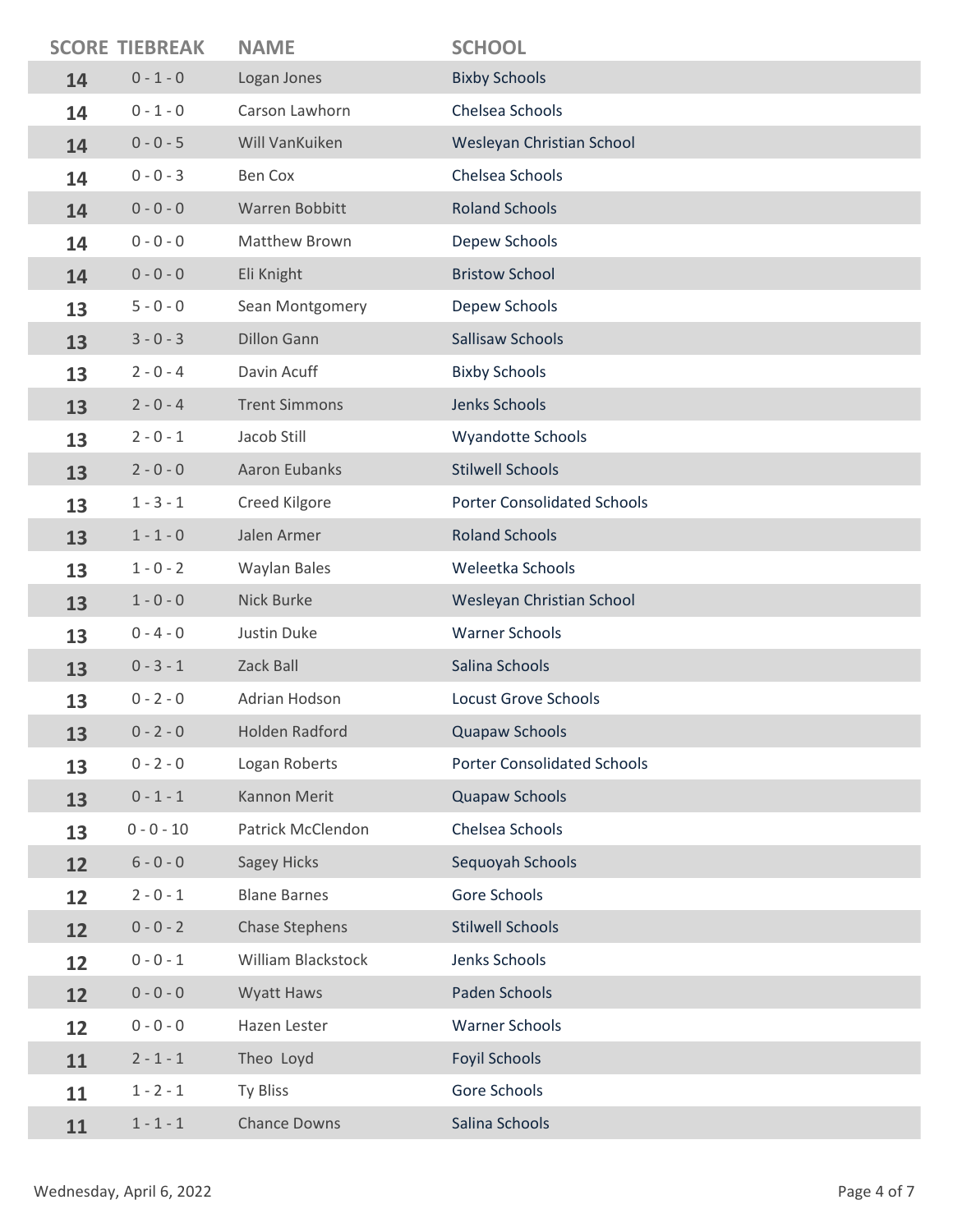|    | <b>SCORE TIEBREAK</b> | <b>NAME</b>           | <b>SCHOOL</b>           |
|----|-----------------------|-----------------------|-------------------------|
| 11 | $1 - 1 - 1$           | Chase Parker          | Salina Schools          |
| 11 | $1 - 1 - 0$           | Cooper Lange          | <b>Warner Schools</b>   |
| 11 | $0 - 2 - 2$           | Karson Hisor          | <b>Checotah Schools</b> |
| 11 | $0 - 1 - 2$           | Hayden McElyea        | <b>Warner Schools</b>   |
| 11 | $0 - 1 - 1$           | Kaden Summerlin       | Wyandotte Schools       |
| 11 | $0 - 0 - 0$           | Josh Delisle          | Depew Schools           |
| 11 | $0 - 0 - 0$           | <b>Cason Mattox</b>   | <b>Bristow School</b>   |
| 11 | $0 - 0 - 0$           | <b>Wyatt Murphy</b>   | Salina Schools          |
| 10 | $3 - 1 - 0$           | Nathan Burden         | Weleetka Schools        |
| 10 | $2 - 1 - 0$           | <b>Trae Manning</b>   | Chelsea Schools         |
| 10 | $2 - 0 - 1$           | Larry Burton          | <b>Checotah Schools</b> |
| 10 | $2 - 0 - 0$           | Jackson Eller         | Oktaha Schools          |
| 10 | $1 - 0 - 3$           | <b>Blaine Colwell</b> | <b>Roland Schools</b>   |
| 10 | $1 - 0 - 3$           | <b>Brock McDaniel</b> | Depew Schools           |
| 10 | $1 - 0 - 2$           | Landon Burmaster      | Sallisaw Schools        |
| 10 | $0 - 2 - 0$           | Jackson Duke          | <b>Gore Schools</b>     |
| 10 | $0 - 1 - 2$           | James Rogers          | Paden Schools           |
| 10 | $0 - 1 - 1$           | Lucas Younger         | <b>Roland Schools</b>   |
| 10 | $0 - 1 - 0$           | Jesse Hill            | Oktaha Schools          |
| 10 | $0 - 0 - 1$           | Nick Kuehn            | Jenks Schools           |
| 10 | $0 - 0 - 0$           | John Grechke          | <b>Roland Schools</b>   |
| 9  | $1 - 1 - 1$           | Garrett Coker         | Jenks Schools           |
| 9  | $1 - 1 - 0$           | <b>Kolton Harris</b>  | Quapaw Schools          |
| 9  | $1 - 0 - 0$           | Caden Gardner         | Salina Schools          |
| 9  | $1 - 0 - 0$           | Andrew Hutton         | <b>Sperry Schools</b>   |
| 9  | $1 - 0 - 0$           | Wyatt Matthews        | Sallisaw Schools        |
| 9  | $0 - 4 - 0$           | Hunter Jones          | Jenks Schools           |
| 9  | $0 - 1 - 3$           | Cavan Whitson         | Paden Schools           |
| 9  | $0 - 1 - 0$           | Vann Carter           | <b>Warner Schools</b>   |
| 9  | $0 - 0 - 0$           | Reagan Halverson      | <b>Bixby Schools</b>    |
| 9  | $0 - 0 - 0$           | Jett Wayne            | Jenks Schools           |
| 8  | $2 - 1 - 0$           | <b>Tanner Mayo</b>    | Sallisaw Schools        |
| 8  | $1 - 1 - 1$           | Parker Storms         | Jenks Schools           |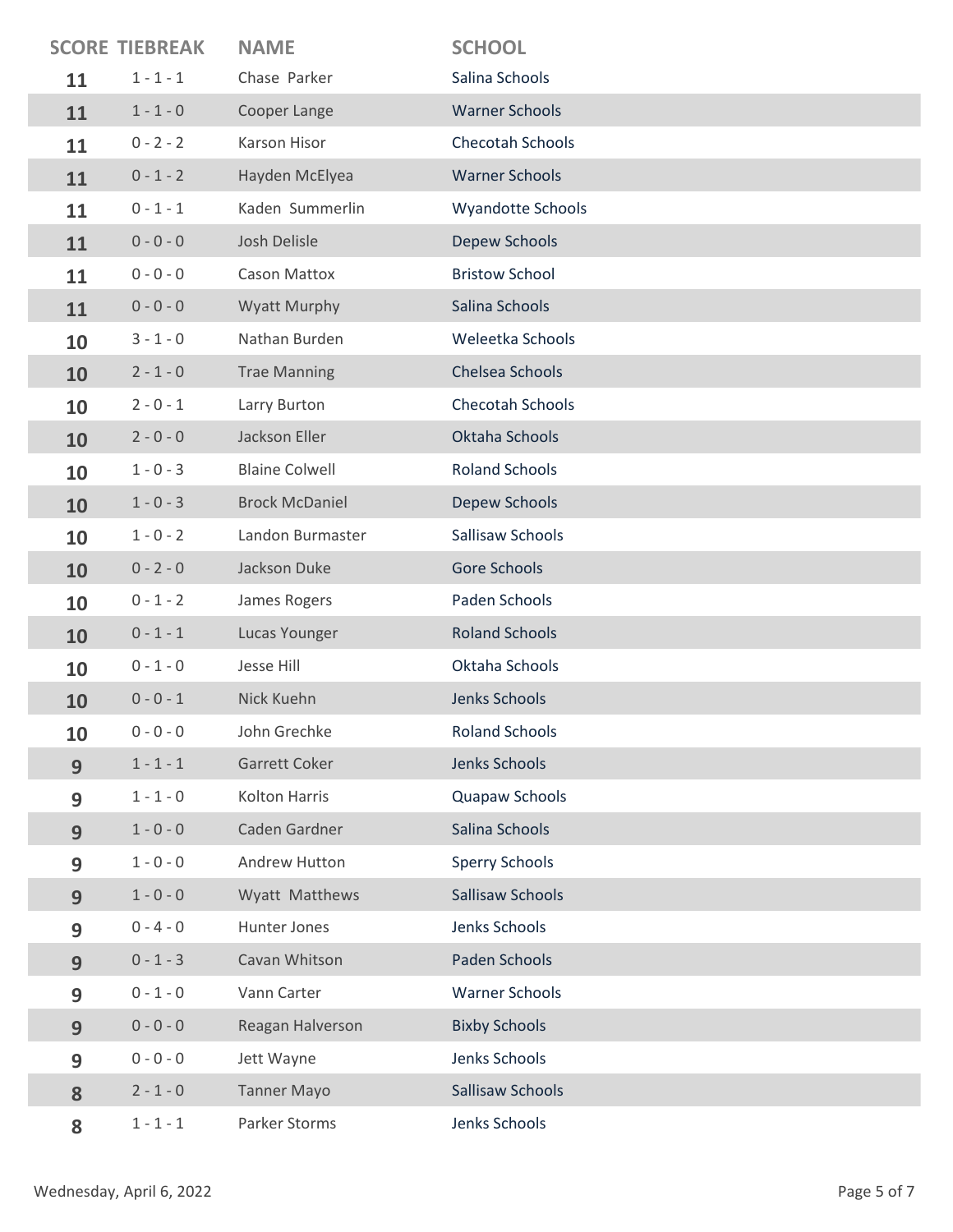|                         | <b>SCORE TIEBREAK</b> | <b>NAME</b>           | <b>SCHOOL</b>                      |
|-------------------------|-----------------------|-----------------------|------------------------------------|
| 8                       | $0 - 2 - 1$           | Eli Campbell          | <b>Wyandotte Schools</b>           |
| 8                       | $0 - 2 - 1$           | Hunter Cottrell       | Paden Schools                      |
| 8                       | $0 - 1 - 0$           | <b>Mikeal Robison</b> | <b>Okemah Schools</b>              |
| 8                       | $0 - 0 - 1$           | Zach Henry            | <b>Bixby Schools</b>               |
| 8                       | $0 - 0 - 1$           | Jacob Katon           | Chelsea Schools                    |
| 8                       | $0 - 0 - 1$           | Calvin Winn           | Weleetka Schools                   |
| 8                       | $0 - 0 - 0$           | <b>Trae Brown</b>     | Weleetka Schools                   |
| 8                       | $0 - 0 - 0$           | Roan Goodwin          | <b>Bristow School</b>              |
| 8                       | $0 - 0 - 0$           | <b>Reese Williams</b> | <b>Bristow School</b>              |
| $\overline{7}$          | $2 - 0 - 0$           | <b>Hudson Askins</b>  | Oktaha Schools                     |
| $\overline{7}$          | $2 - 0 - 0$           | Cash Cole             | <b>Porter Consolidated Schools</b> |
| $\overline{7}$          | $0 - 1 - 0$           | <b>Waylon Moore</b>   | <b>Sperry Schools</b>              |
| $\overline{7}$          | $0 - 0 - 0$           | <b>Dalton Dover</b>   | Gore Schools                       |
| 7                       | $0 - 0 - 0$           | Christian Lee         | Jenks Schools                      |
| $\overline{7}$          | $0 - 0 - 0$           | Kyle Thrailkill       | Weleetka Schools                   |
| 6                       | $1 - 2 - 0$           | Jadon Walton          | Wesleyan Christian School          |
| 6                       | $1 - 1 - 0$           | JD Stockton           | <b>Wyandotte Schools</b>           |
| 6                       | $1 - 0 - 0$           | Bryan Folkner         | Checotah Schools                   |
| 6                       | $1 - 0 - 0$           | Kolton Neal           | Quapaw Schools                     |
| 6                       | $0 - 2 - 0$           | Marguade Tharps       | Paden Schools                      |
| 5                       | $2 - 0 - 0$           | Caiden Porter         | Quapaw Schools                     |
| 5                       | $1 - 0 - 1$           | Brasen Mandujano      | Oktaha Schools                     |
| 5                       | $1 - 0 - 0$           | Cooper Cole           | <b>Checotah Schools</b>            |
| 5                       | $1 - 0 - 0$           | Ethan Holman          | Sallisaw Schools                   |
| 5                       | $1 - 0 - 0$           | JR Robertson          | Weleetka Schools                   |
| 5                       | $0 - 0 - 0$           | Ben Bell              | Sallisaw Schools                   |
| 5                       | $0 - 0 - 0$           | Chayse Cormican       | <b>Sperry Schools</b>              |
| 5                       | $0 - 0 - 0$           | Logan Greenwood       | <b>Sperry Schools</b>              |
| 5                       | $0 - 0 - 0$           | Merrick McKee         | Okemah Schools                     |
| 5                       | $0 - 0 - 0$           | Deacon Shapp          | Quapaw Schools                     |
| $\overline{4}$          | $0 - 1 - 0$           | Daniel Cox            | Weleetka Schools                   |
| 4                       | $0 - 0 - 0$           | Kaden Hart            | Weleetka Schools                   |
| $\overline{\mathbf{4}}$ | $0 - 0 - 0$           | Simon Teel            | <b>Sperry Schools</b>              |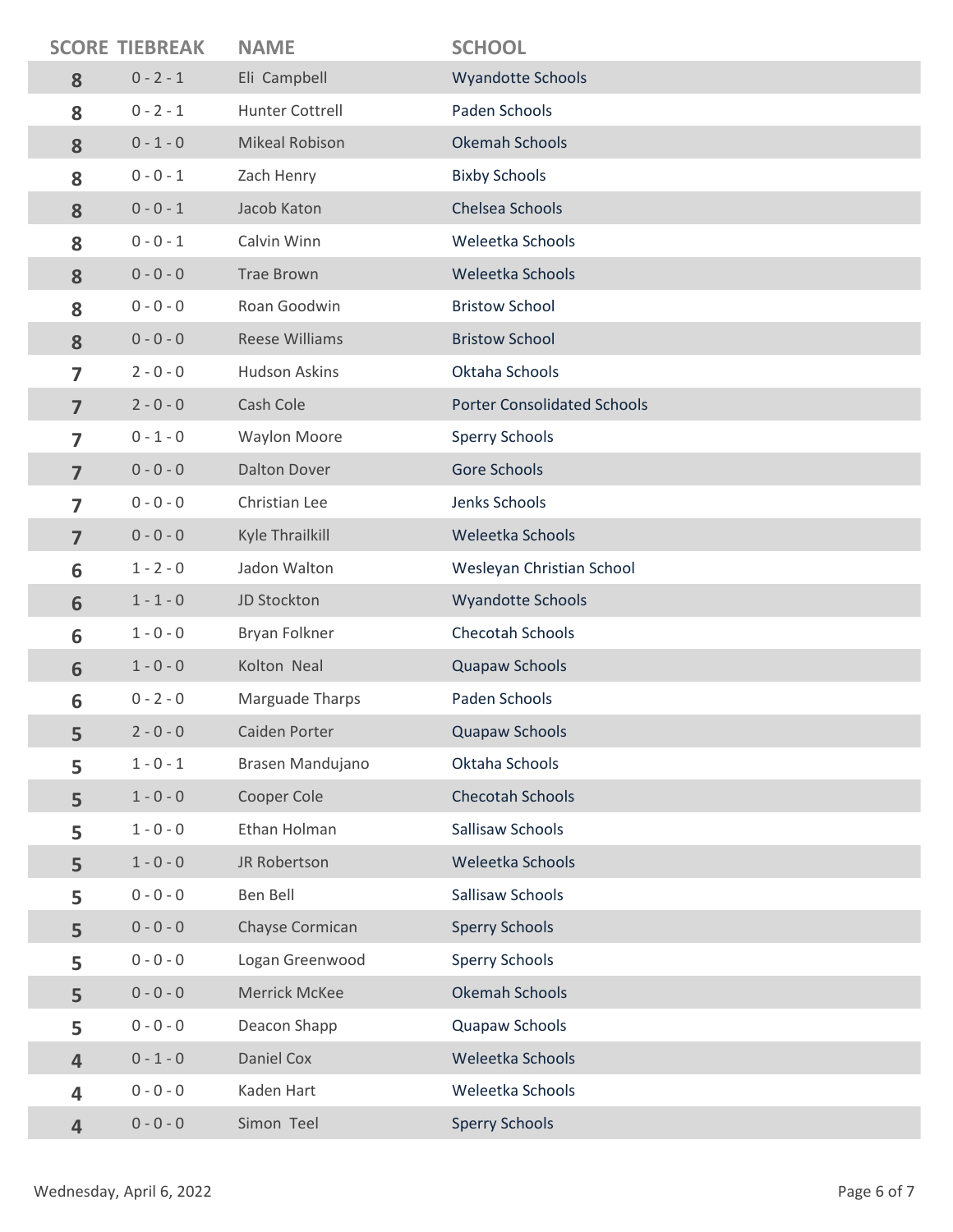| <b>SCORE TIEBREAK</b> |             | <b>NAME</b>  | <b>SCHOOL</b>    |
|-----------------------|-------------|--------------|------------------|
| 3                     | $1 - 0 - 2$ | Hunter Shook | Oktaha Schools   |
| 3                     | $0 - 1 - 0$ | Luke Echols  | Sallisaw Schools |
| 3                     | $0 - 0 - 0$ | Nick Baker   | Salina Schools   |
| $\overline{2}$        | $0 - 0 - 0$ | Cole Johnson | Sallisaw Schools |
| $\overline{2}$        | $0 - 0 - 0$ | Cadon Sallee | Chelsea Schools  |
|                       | $0 - 0 - 0$ | Jacob Looney | Prue Schools     |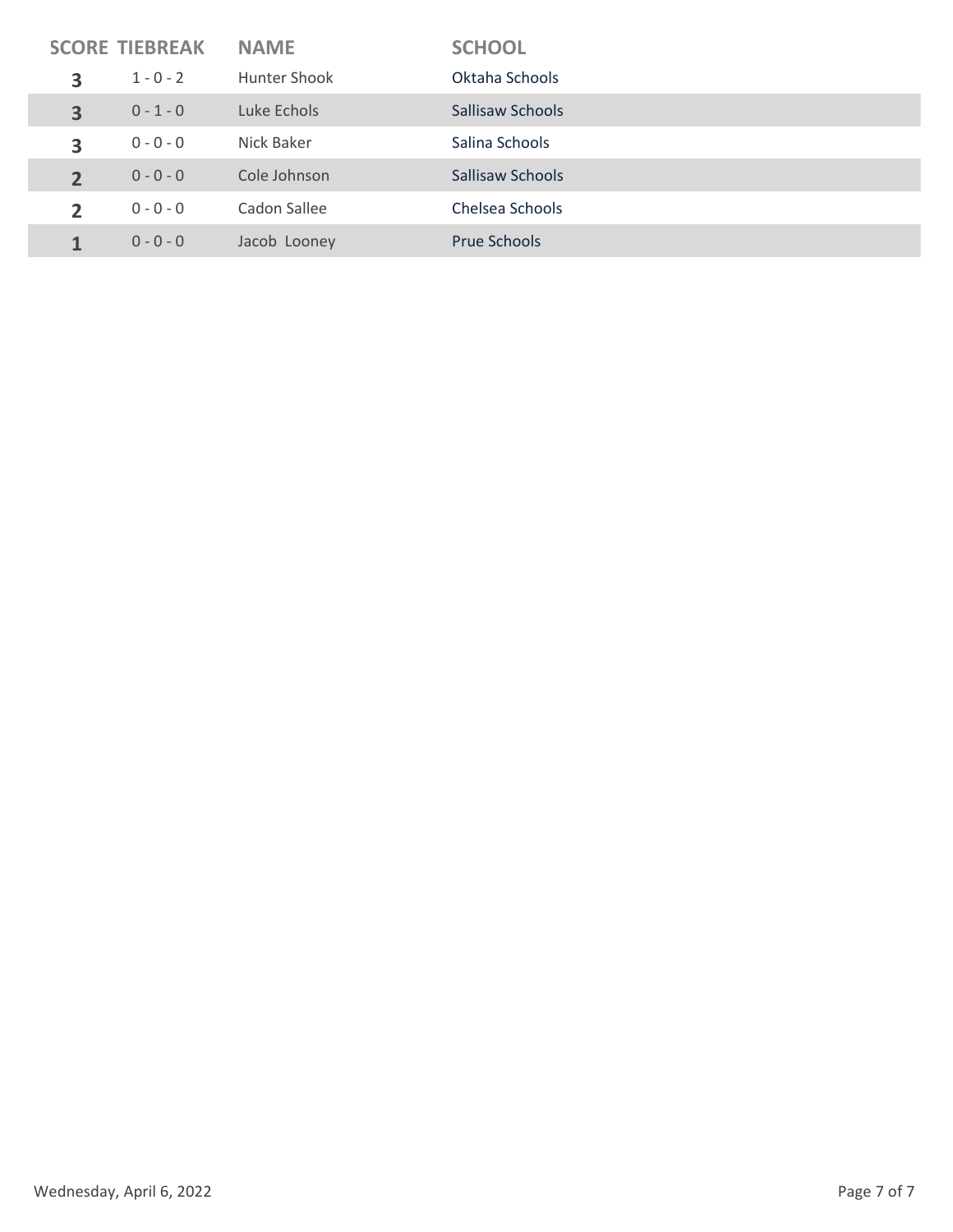### Junior Team Totals

| <b>SCORE SCHOOL</b>                             |  |  |  |
|-------------------------------------------------|--|--|--|
| <b>Locust Grove School</b>                      |  |  |  |
| Sequoyah Schools Junior                         |  |  |  |
| <b>Bixby Schools Junior</b><br>109              |  |  |  |
| Chelsea School                                  |  |  |  |
| Pretty Water Schools Junior<br>48               |  |  |  |
| <b>Porter Consolidated Schools Junior</b><br>11 |  |  |  |
|                                                 |  |  |  |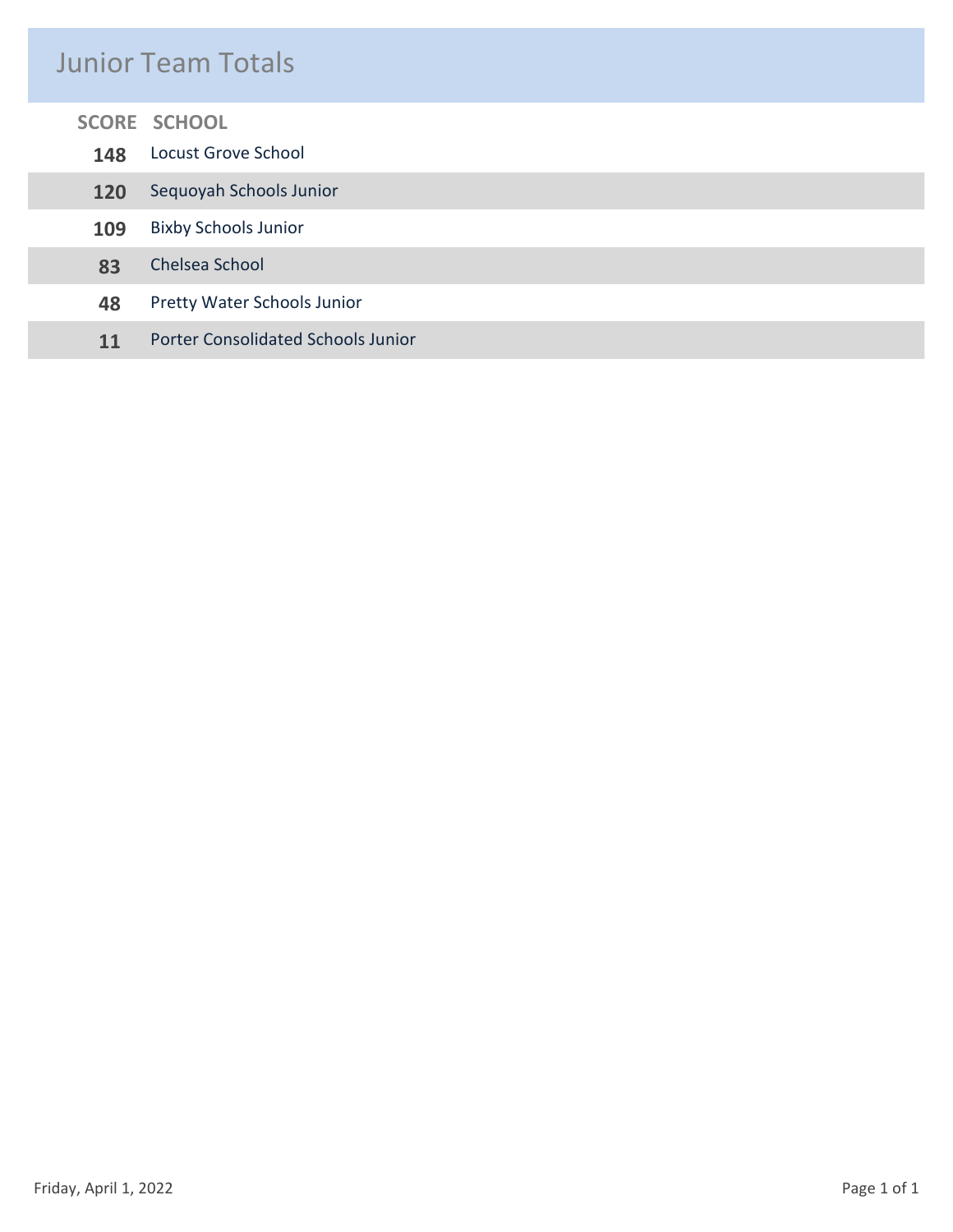# Junior Female Individuals

| <b>SCORE</b>            | <b>TIEBREAK</b> | <b>NAME</b>            | <b>SCHOOL</b>                      |  |  |
|-------------------------|-----------------|------------------------|------------------------------------|--|--|
| 16                      | $2 - 4 - 0$     | Alex Chanmbers         | Chelsea School                     |  |  |
| 14                      | $0 - 1 - 0$     | Alyssa Huffman         | <b>Locust Grove School</b>         |  |  |
| 11                      | $0 - 1 - 1$     | Makala Spencer         | Porter Consolidated Schools Junior |  |  |
| 11                      | $0 - 0 - 1$     | Peyton Powell          | <b>Locust Grove School</b>         |  |  |
| 11                      | $0 - 0 - 0$     | Alicia Simpson         | <b>Locust Grove School</b>         |  |  |
| 10                      | $2 - 0 - 1$     | Larami Fenton          | <b>Depew Schools</b>               |  |  |
| 8                       | $0 - 0 - 0$     | Delaney Gibson         | <b>Bixby Schools Junior</b>        |  |  |
| 6                       | $0 - 0 - 0$     | Valerie Malasauskas    | Pretty Water Schools Junior        |  |  |
| 6                       | $0 - 0 - 0$     | Gabriella Proctor      | Chelsea School                     |  |  |
| 5                       | $0 - 0 - 1$     | Natalie Van Horn       | <b>Locust Grove School</b>         |  |  |
| 5                       | $0 - 0 - 0$     | <b>Willow Willis</b>   | Wesleyan Christian School          |  |  |
| 5                       | $0 - 0 - 0$     | <b>Trinity Wisdom</b>  | Chelsea School                     |  |  |
| 4                       | $0 - 0 - 0$     | Rylee Aich             | Pretty Water Schools Junior        |  |  |
| $\overline{\mathbf{3}}$ | $0 - 0 - 0$     | <b>Bre Barger</b>      | Wyandotte Schools                  |  |  |
| 3                       | $0 - 0 - 0$     | Cambrey Gibson         | <b>Bixby Schools Junior</b>        |  |  |
| $\overline{\mathbf{3}}$ | $0 - 0 - 0$     | Charidee Johnston      | Sequoyah Schools Junior            |  |  |
| 3                       | $0 - 0 - 0$     | <b>Brooklyn Phelan</b> | Sequoyah Schools Junior            |  |  |
| $\overline{2}$          | $0 - 0 - 0$     | Dakota Equels          | Chelsea School                     |  |  |
| $\overline{2}$          | $0 - 0 - 0$     | Kate Kelly             | Pretty Water Schools Junior        |  |  |
| $\mathbf{1}$            | $0 - 0 - 0$     | Holly Friend           | Pretty Water Schools Junior        |  |  |
| 1                       | $0 - 0 - 0$     | <b>Tylee Howard</b>    | Chelsea School                     |  |  |
| $\mathbf{1}$            | $0 - 0 - 0$     | <b>Gracie Kent</b>     | Pretty Water Schools Junior        |  |  |
|                         |                 |                        |                                    |  |  |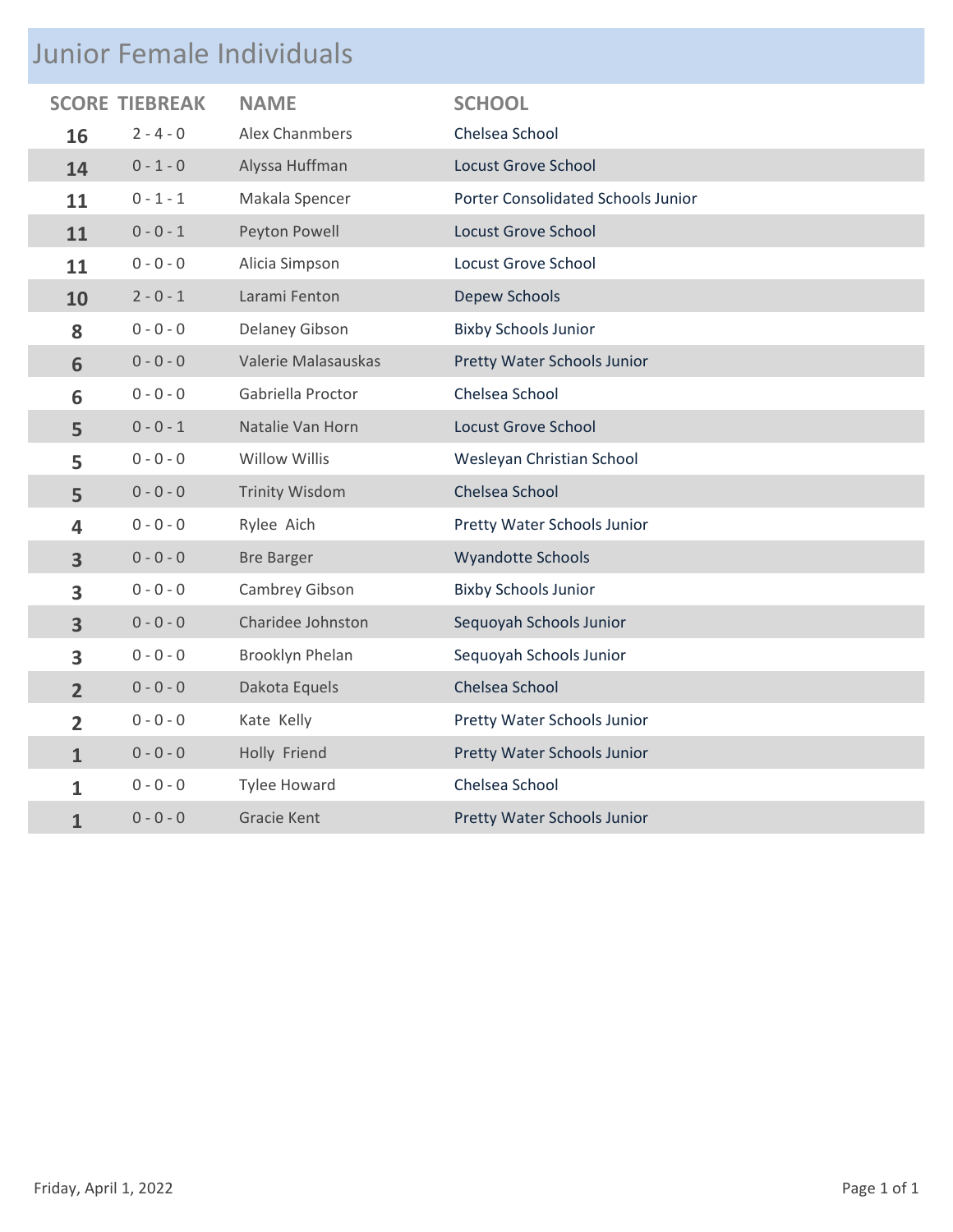# Junior Male Individuals

| <b>SCORE</b> |              | <b>NAME</b>             | <b>SCHOOL</b>                      |
|--------------|--------------|-------------------------|------------------------------------|
| 23           | $2 - 8 - 13$ | Clay Culver             | Chelsea School                     |
| 21           | $1 - 0 - 3$  | <b>Bradon Lowe</b>      | Sequoyah Schools Junior            |
| 19           | $1 - 2 - 7$  | <b>Wyatt Dowty</b>      | Sequoyah Schools Junior            |
| 19           | $0 - 3 - 1$  | <b>Jackson Barns</b>    | <b>Locust Grove School</b>         |
| 18           | $4 - 0 - 0$  | John Beasley            | <b>Sand Springs Schools</b>        |
| 18           | $1 - 0 - 5$  | Dax Dry                 | <b>Locust Grove School</b>         |
| 17           | $7 - 2 - 0$  | Roman Edwards           | Wesleyan Christian School          |
| 17           | $6 - 7 - 0$  | Kaydin Parrick          | Depew Schools                      |
| 17           | $0 - 0 - 3$  | Easton Wall             | <b>Locust Grove School</b>         |
| 16           | $2 - 1 - 4$  | <b>Chase Meeks</b>      | Sequoyah Schools Junior            |
| 16           | $1 - 0 - 4$  | Ryan Marazas            | <b>Bixby Schools Junior</b>        |
| 16           | $0 - 0 - 0$  | Dakota Durnal           | <b>Locust Grove School</b>         |
| 15           | $4 - 3 - 0$  | Cole Green              | <b>Roland Schools</b>              |
| 15           | $3 - 0 - 0$  | <b>Cyle Mcelmurry</b>   | <b>Porter Consolidated Schools</b> |
| 15           | $1 - 0 - 10$ | Connor Vandenameele     | Sequoyah Schools Junior            |
| 15           | $0 - 5 - 0$  | <b>Tristan Brollier</b> | <b>Bixby Schools Junior</b>        |
| 15           | $0 - 4 - 1$  | Logan Steele            | <b>Bixby Schools Junior</b>        |
| 15           | $0 - 4 - 0$  | <b>Bayon Curtis</b>     | Sequoyah Schools Junior            |
| 15           | $0 - 2 - 0$  | Luke Rafford            | <b>Bixby Schools Junior</b>        |
| 15           | $0 - 0 - 5$  | <b>Carson Morehead</b>  | <b>Locust Grove School</b>         |
| 15           | $0 - 0 - 0$  | Dacen Fletcher          | <b>Bixby Schools Junior</b>        |
| 14           | $2 - 1 - 0$  | <b>Blake Tollison</b>   | <b>Locust Grove School</b>         |
| 14           | $1 - 2 - 3$  | <b>Wyatt Mullins</b>    | Sequoyah Schools Junior            |
| 14           | $0 - 0 - 0$  | Parker Eagle            | Sequoyah Schools Junior            |
| 13           | $2 - 0 - 0$  | Easton Hendrix          | Wesleyan Christian School          |
| 13           | $1 - 1 - 0$  | Jackson Lewis           | <b>Locust Grove School</b>         |
| 13           | $1 - 0 - 0$  | <b>Dalton Hayes</b>     | Chelsea School                     |
| 13           | $0 - 0 - 0$  | <b>Jesse Reeves</b>     | <b>Porter Consolidated Schools</b> |
| 12           | $3 - 0 - 0$  | <b>Grant Foster</b>     | Wesleyan Christian School          |
| 12           | $2 - 4 - 0$  | <b>Drew Turner</b>      | <b>Sand Springs Schools</b>        |
| 12           | $1 - 0 - 0$  | <b>Briar Ashley</b>     | Sequoyah Schools Junior            |
|              |              | <b>TIEBREAK</b>         |                                    |